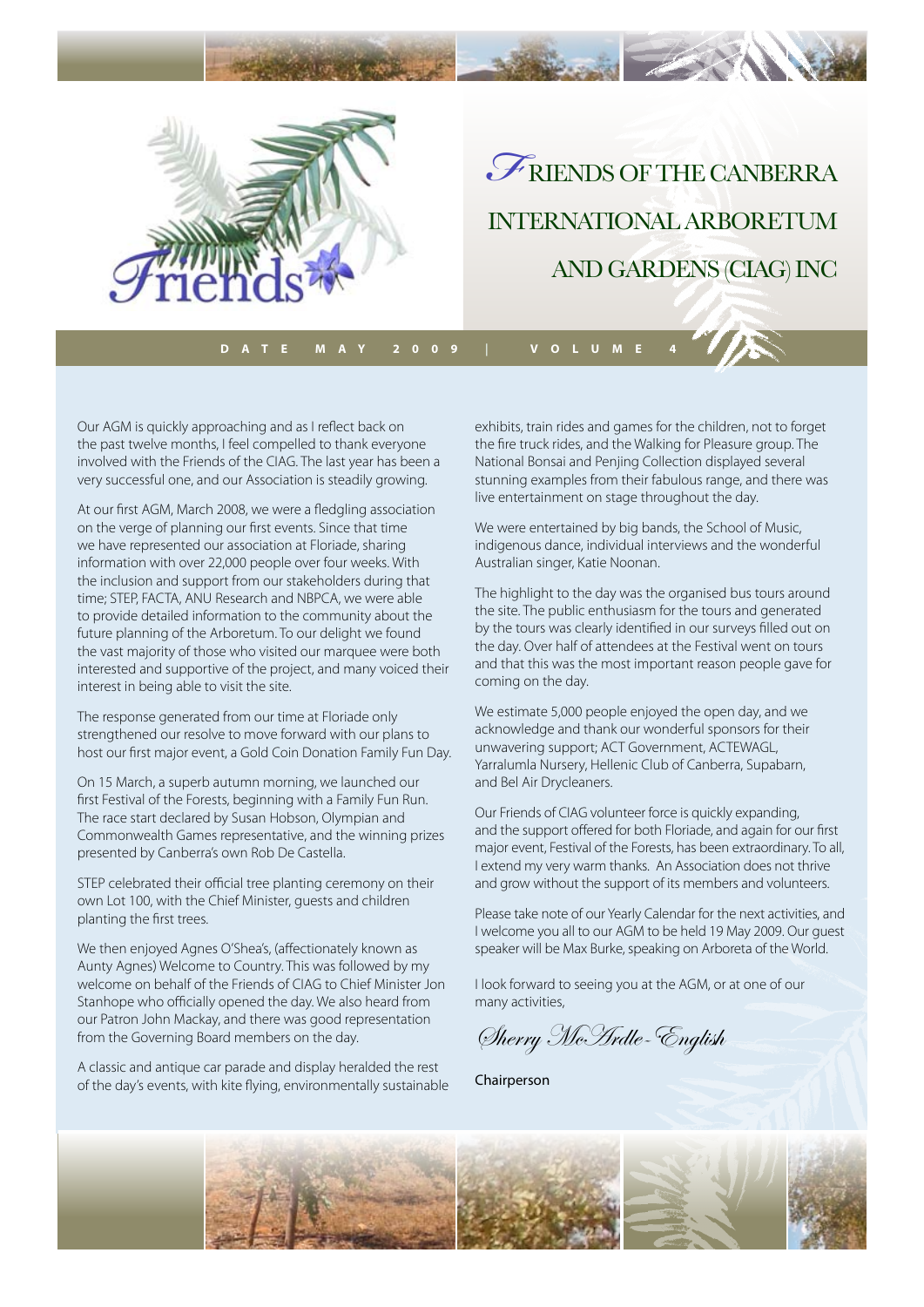

# **A spade and a seedling and we become part of the history of the tree we will plant…**

*By Cathy Robertson, President, Southern Tablelands Ecosystem Park Inc.*

The *Southern Tablelands Ecosystems Park (STEP) Inc* is the newest partner to join the Arboretum. We are a community organisation that links organisations, professionals and enthusiastic volunteers through our vision and goals to assist with the protection and long term sustainability of the ecosystems of the Canberra Region and the wider southern tablelands. STEP intends to do this by being an ecosystem recovery and education centre for southern tablelands species and habitats centred at the Canberra International Arboretum and Gardens.

STEP is attracted by the opportunities in the Arboretum's marvellous public spaces for involving the community in its entertainment and educational facilities: the Arboretum is a vast public park comprising 250 hectares of walking paths, roads, viewing platforms and picnic areas for the use of present and future generations. The STEP garden fits within this space as a smaller harmonious unit within the overall Arboretum, sharing its amenities and resources such as learning spaces, events areas and picnic places.

The theme for the first Festival of the Forests, "conservation, biodiversity and sustainability", is a great example of the close connection between STEP and the Arboretum. STEP was invited to host an early morning event in the Festival program, in partnership with the Chief Minister Jon Stanhope. We had a glorious time creating local history with a tree planting ceremony.

Before taking the spade to plant the *Eucalyptus blakelyi* seedling in its new home, the Chief Minister gave an inspiring speech, welcoming the hundred invited guests who came to celebrate the arrival of the Arboretum's newest partner. He demonstrated the support of the Territory Government for STEP's vision by promising to arrange for the construction of the ephemeral water body in the low lying area of the site, to ask the Arboretum landscape architects to prepare sketch designs for this element in consultation with the STEP group. He also stated his commitment for an additional STEP forest to be included in the Arboretum and for the Government to work with STEP to seek the incorporation of the adjacent yellow box/red gum remnant woodland into the STEP forest.

The Chief Minister finished planting his tree and plantings by lots of other groups and individuals followed: children and parents from Evatt Primary School; conservation groups, land care groups, Maxine Cooper, the Commissioner for the Environment; MLAs Mary Porter, Carolyn Le Couteur and Alistair Coe.



*John MacKay introducing the STEP event and addressing guests at the STEP Tree Planting Ceremony. (Photo by Jean Geue)*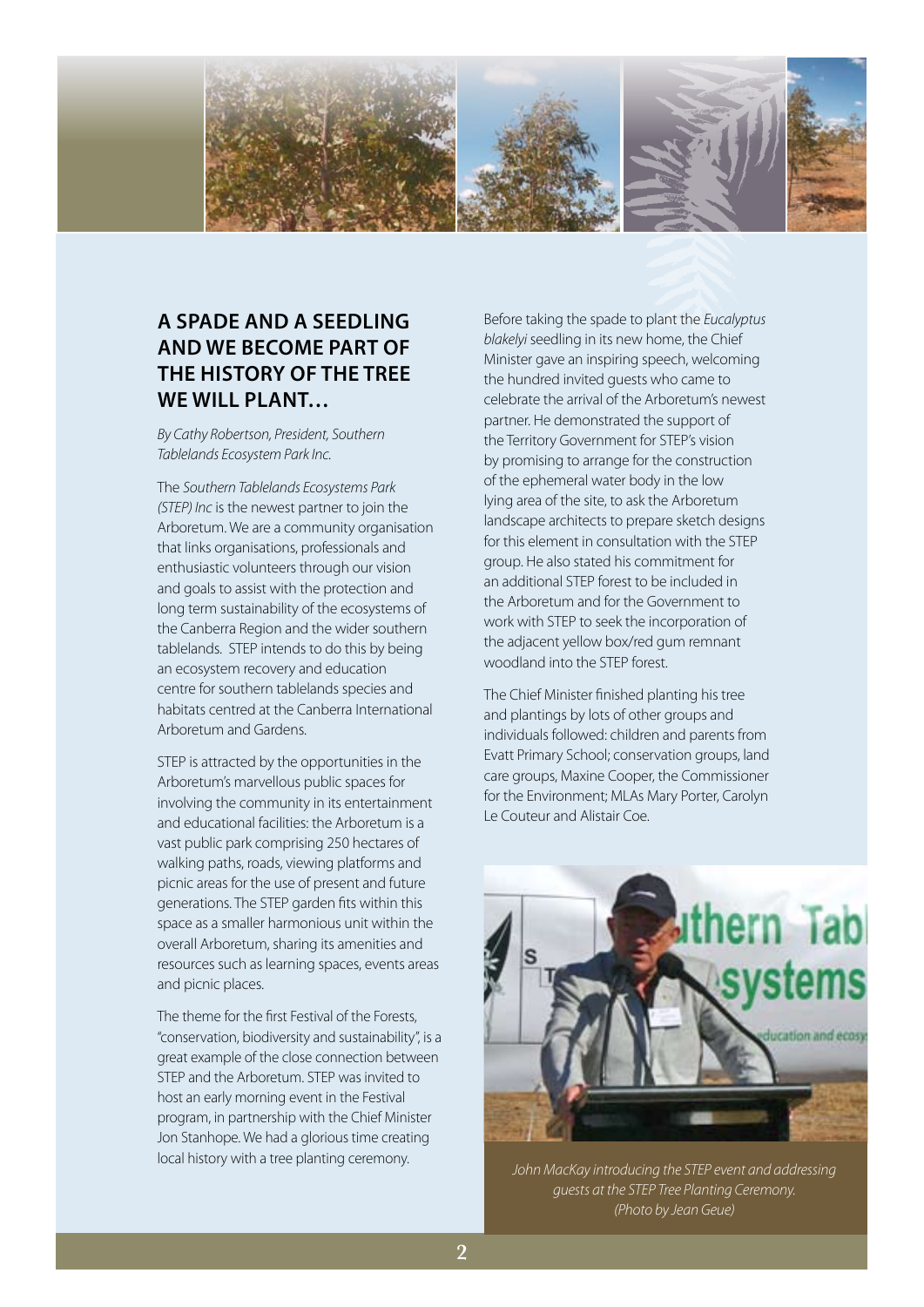

In fact a really large number of guests eagerly took up the invitation to plant a tree and about 55 trees were planted in total. A refreshing bush morning tea rewarded the participants.

Maxine Cooper read a lovely poem to us all about a tree and finished off by saying:

#### *"Yet a tree is mute evidence of history.*

## *Today we are part of the history of the tree we will plant.*

## *We are recreating Canberra's future.*

*As Ian Lowe says in his book – A Big Fix: 'The future is not somewhere we are going. It is something we are creating!' "*

STEP intends to make its contribution as strong as possible to the regional effort to implement on ground conservation strategies and to inform and guide policy-making in relation to regional habitats and their biodiversity. We particularly wish to support the involvement of primary aged children to establish youth pathways to education about biodiversity, conservation and sustainability. STEP and affiliated community organisations and their members are active in contributing to the research and policy making for biodiversity. Through our community tree planting at the Arboretum on 15 March, STEP honours those eminent community members who have contributed to the ACT Lowland Woodland Conservation Strategy, the ACT Lowland Native Grassland Conservation Strategy and the ACT Aquatic Species and Riparian Zone Conservation Strategy. Those far sighted policy-makers include the Chief Minister Jon Stanhope, House of Assembly Committee members such as Mary Porter, previous MLAs

such as Mick Gentleman and current MLAs such as Greens Caroline Le Couteur and Liberal MLA Alistair Coe. We wish to honour those who have contributed as scientists and ecologists such as Jenny Bounds, Geoff Robertson of the Conservation Council, Dr David Shorthouse, Professor David Lindenmayer of the ANU Fenner School , Anne Duncan of the Australian National Botanic Gardens and Dr Maxine Cooper. And finally we should not forget the many on-ground organisations such as Friends of the Grasslands and the Australian Native Plants Society, Landcare and Parkcare groups, the territory and regional government groups.

STEP also wishes to acknowledge the many community groups that have lobbied to achieve action to assist in the recovery of threatened species and ecological communities, and to increase resilience including organisations such as the Conservation Council of the ACT Region and Kosciusko to Coast.

Because ecological connectively runs across jurisdiction lines, STEP has looked across the border and into our neighbouring lands. There are corridors of ecosystems that cross our borders and this challenge is an emerging one — just as urgent, just as in need of our collective care and attention, as the challenges we have jointly confronted before. It is only by working in this way — together, sharing our resources and our knowledge — that we will meet this new challenge and adapt to our changing world.

If you or your group would you like to come along and become part of our local history by planting a tree just send an email to: tlawson@homemail.com.au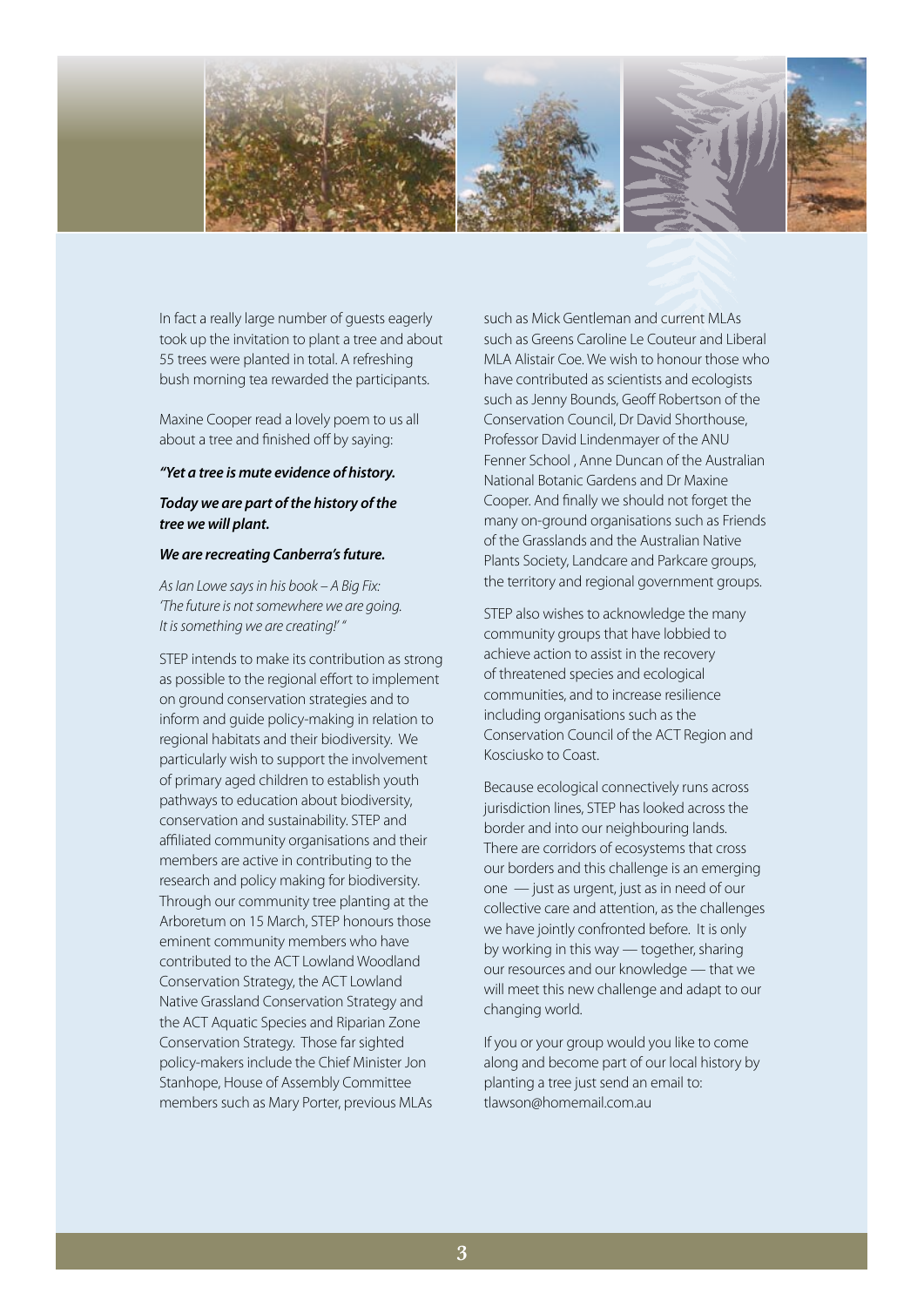

# **National Bonsai and Penjing Collection of Australia at the Festival of the Forests 2009**

#### *By Grant Bowie*

The NBPCA displayed two bonsai from the national collection plus the Kato Stone (a gift from Japan) at the Festival of the Forests.

We had four guides talking to the public about the Arboretum in general and our specific part of the project. Many questions about bonsai were asked and answered and hardly anyone got away without a brochure detailing our temporary location in Commonwealth Park.

All the feedback about the Arboretum and the open day itself was very positive and the day provided us with an opportunity to promote ourselves to the local Canberrans.

The site of the Arboretum itself was of course the hit of the day and we look forward to the future of the project and our part in it.



Craft ACT in collaboration with the National Bonsai and Penjing Collection of Australia presented the works of ceramicists John Heaney and Ian Jones at the Collection from 28 March to 2 May 2009. This symbiotic exhibition highlighted the ceramicists respect of Japanese culture and the profound beauty of the Bonsai Collection. More than 40 people attended the opening.

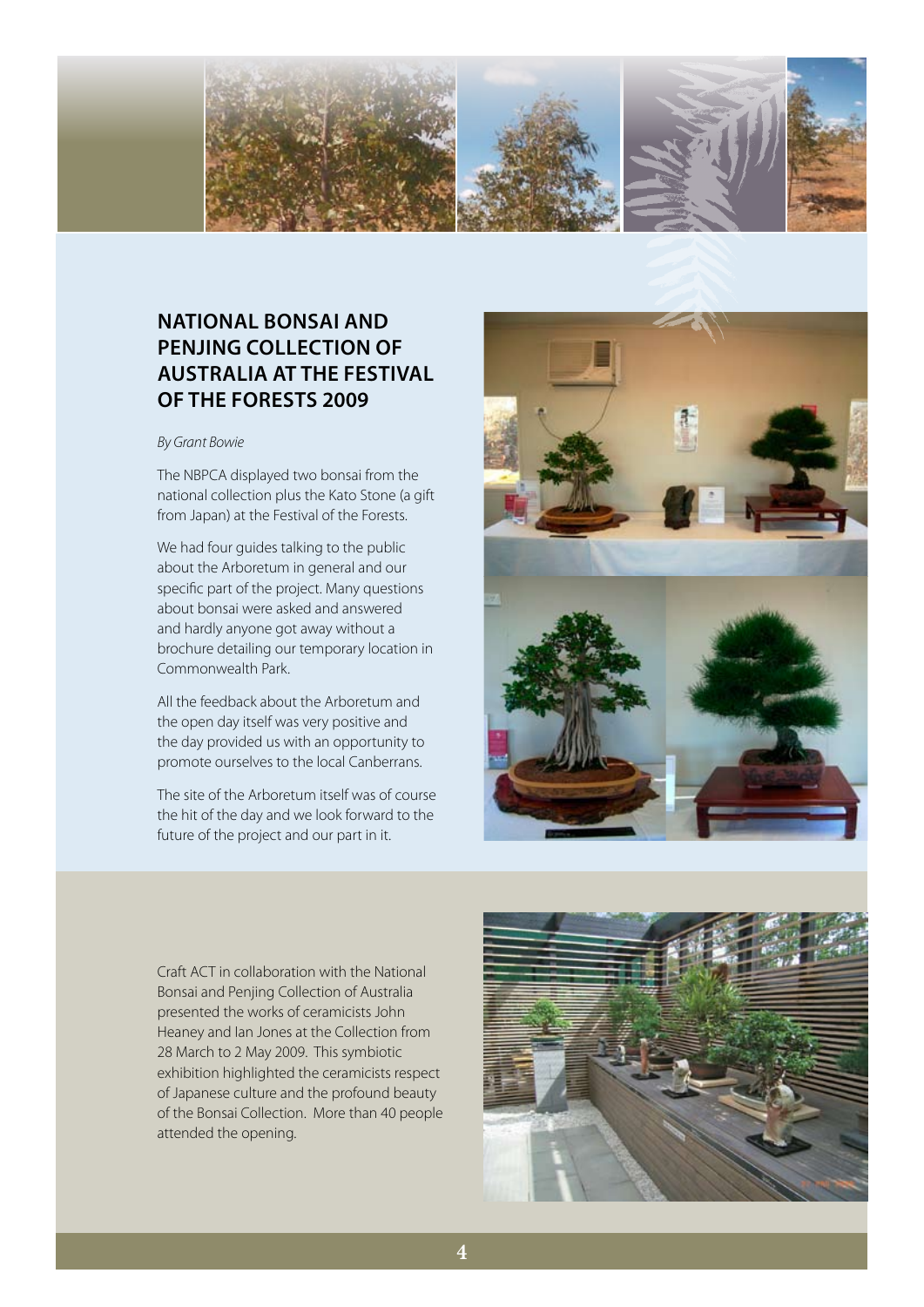

## **PROGRESS REPORT APRIL 2009**

*By Rosalind Ransome, Project Director, Chief Minister's Department* 

This year, 2009, will be our busiest year yet for the Arboretum project. Not only do we have 20 additional forests to be planted, we will be constructing the Central Valley ceremonial garden landscape, pedestrian facilities at Dairy Farmers Hill and within the Cedar Forest and further developing the entrance landscape.

Some of you may have noticed the planting preparation has commenced along the Tuggeranong Parkway. The first stage is the removal of the *Pinus radiata* trees. We have found that the best way to remove the trees is to pull the young trees straight out of the ground, roots and all. So that nothing is wasted, this material is then shredded and used to mulch our trees. Several fabulous rock outcrops have been revealed within the future forest lots, some covered with *Hardenbergia violacea* (Native Sarsaparilla) and other native shrubs. We will leave these intriguing areas intact as secret gardens within our future forests.

The majority of forests to be planted this year are located along the Tuggeranong Parkway and on the slopes below Dairy Farmers Hill. A new area on the northern edge of the Himalayan Cedars will be opened up this year. As this area is sufficiently sheltered, several flowering trees will be located here. This quiet retreat between the mature forests of Himalayan Cedars and Cork Oaks will eventually have a distinct character from the rest of the Arboretum.

Planting will commence this autumn and continue through into spring. The open-rooted deciduous trees will be planted in winter.

### The following forests will be planted this year: **Central Valley**

Lot 6 *Acer saccharum* (Symbolic) Lot 12 *Jubaea chilensis* (Threatened)

#### **Parkway below Dairy Farmers Hill**

- Lot 21 *Eucomia ulmoides*, Rubber Tree (Threatened)
- Lot 22 *Quercus palustris* 'Freefall' (Host forest to threatened species *Quercus acerifolia*)
- Lot 25 *Metasequoia glyptostroboides*, Dawn Redwood (Threatened)
- Lot 26 *Platanus orientalis*, Oriental Plane (Threatened)
- Lot 27 *Picea abies*, Norway Spruce (Symbolic)
- Lot 28A *Grevillea robusta*, Silky Oak (Ethnobotanical)
- Lot 58 *Acer buergerianum*, Trident Maple (host forest for conservation species *Acer buergerianum* spp *formosanum* Taiwan Trident Maple)
- Lot 59 *Liquidambar orientalis*, Liquidambar
- Lot 60 *Araucaria bidwillii*, Bunya (Ethnobotanical)
- Lot 66 *Fagus sylvatica*, Beech (Symbolic, national tree of Denmark)
- Lot 67 *Aesculus hippocastanum*, Horse Chestnut (UK HC suggestion)
- Lot 74 *Pyrus calleryana*, Callery Pear
- /75 (Ethnobotanical)

#### **Cedar Forest, northern slopes**

- Lot 37 *Ficus carica*, Fig (Ethnobotanical
- Lot 38 *Cornus kousa*, Japanese Flowering Dogwood (Ethnobotanical)
- Lot 39 *Magnolia grandiflora*, Southern Magnolia (Symbolic)
- Lot 40 *Albizia julibrissin*, Persian Silk Tree (Ethnobotanical)

## **Cork Oak eastern edge – clean up and inter-planting**

*Eucalyptus scoparia*, Wallangarra White Gum (Threatened) *Eucalyptus lacrimans*, Weeping Snow Gum (Threatened) *Eucalyptus michaeliana*, Hillgrove Spotted Gum (Threatened)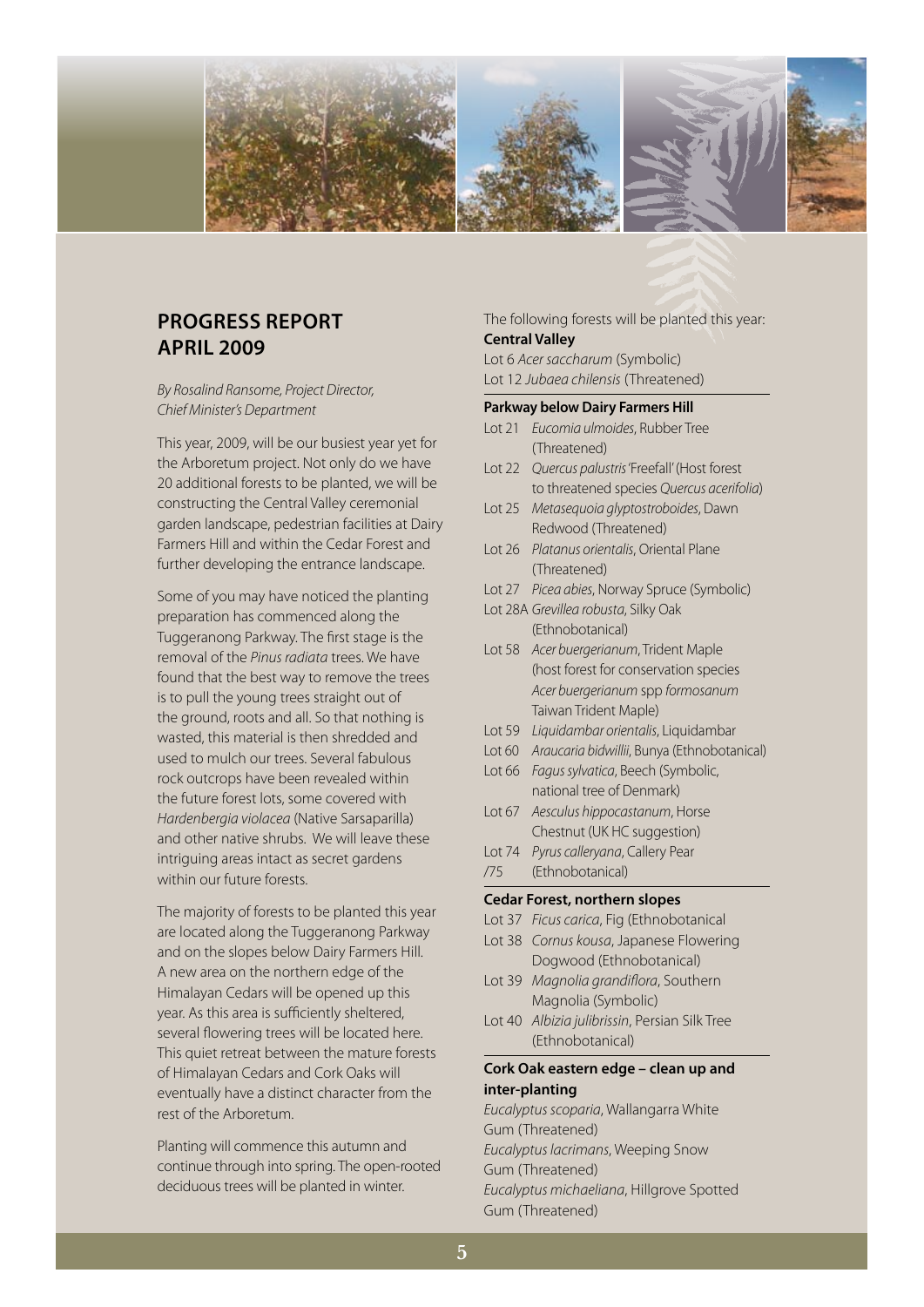

# **FACTA guided walks**

FACTA has begun its interesting and varied program of walks for 2009. Walks will be held at Westbourne Woods on:

14 June 2009

- guide Jim Shirley
- historical perspectives

12 July 2009

- guide Tony Fearnside

- identities and oddities

9 August 2009

- guide Jim Laity
- trees for parks in Canberra

13 September

- guide Paul Dann

**ActewAGL** 

- food and fodder from trees

To attend any of these guided walks meet at the entrance of the Royal Canberra Golf Course, Bentham St, Yarralumla at 9.30am. The walks will be finished by midday.

Also note that details of our winter dinner, next Bendora trip and other trips will be posted on our website.

For information: 6288 7656 or the FACTA web site **http://sawapl.tech.officelive.com/Facta.aspx**

# *F***ESTIVAL OF THE***F***OREST OPEN DAY provided variety for all interests and ages**



*Photos by Nathan English*





 $\boldsymbol{\mathcal{V}}$ arralumla Nursery ACT URBAN SERVICES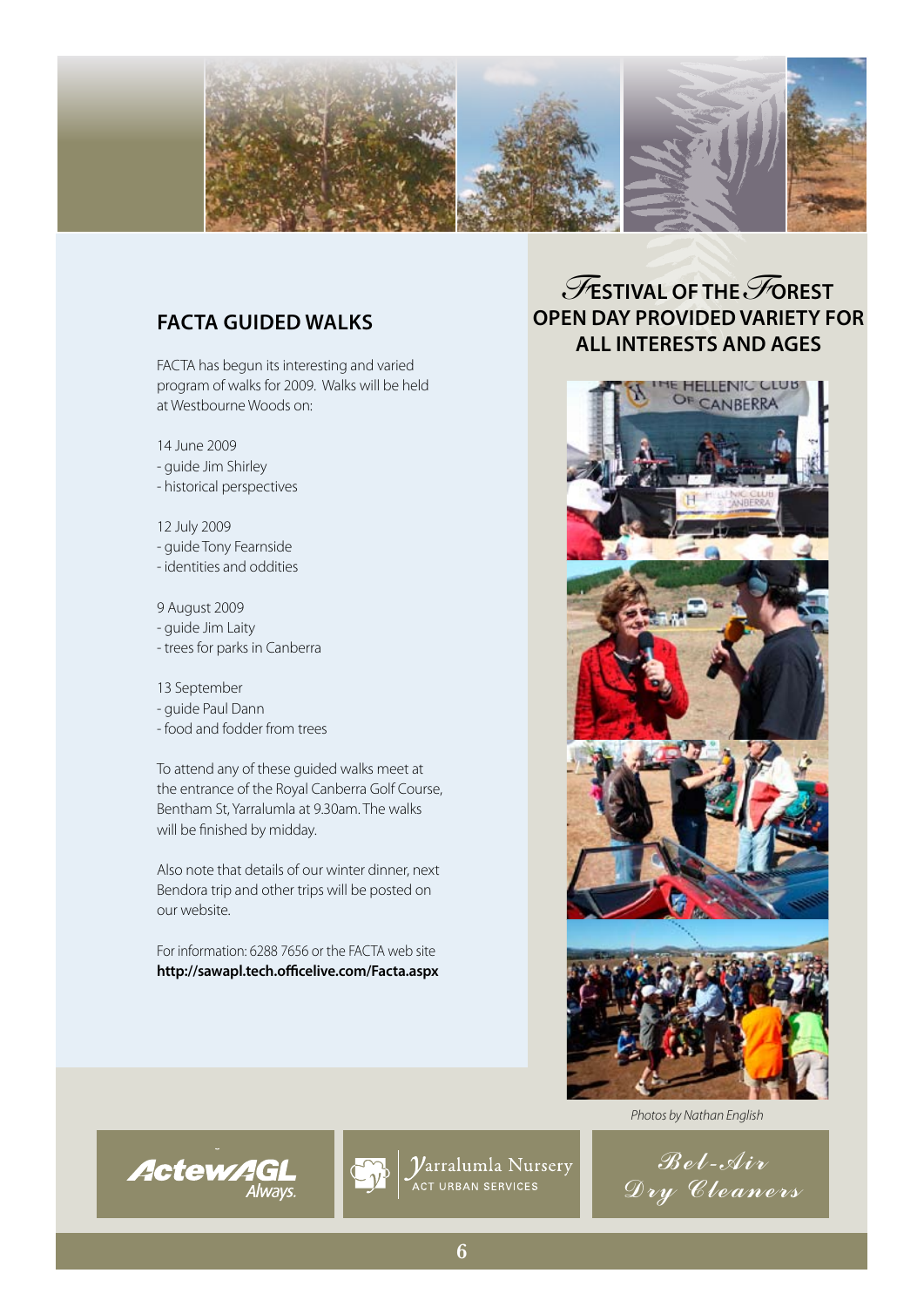

# *F***ESTIVAL OF THE***F***OREST OPEN DAY provided variety for all interests and ages**



*Photos by Nathan English*